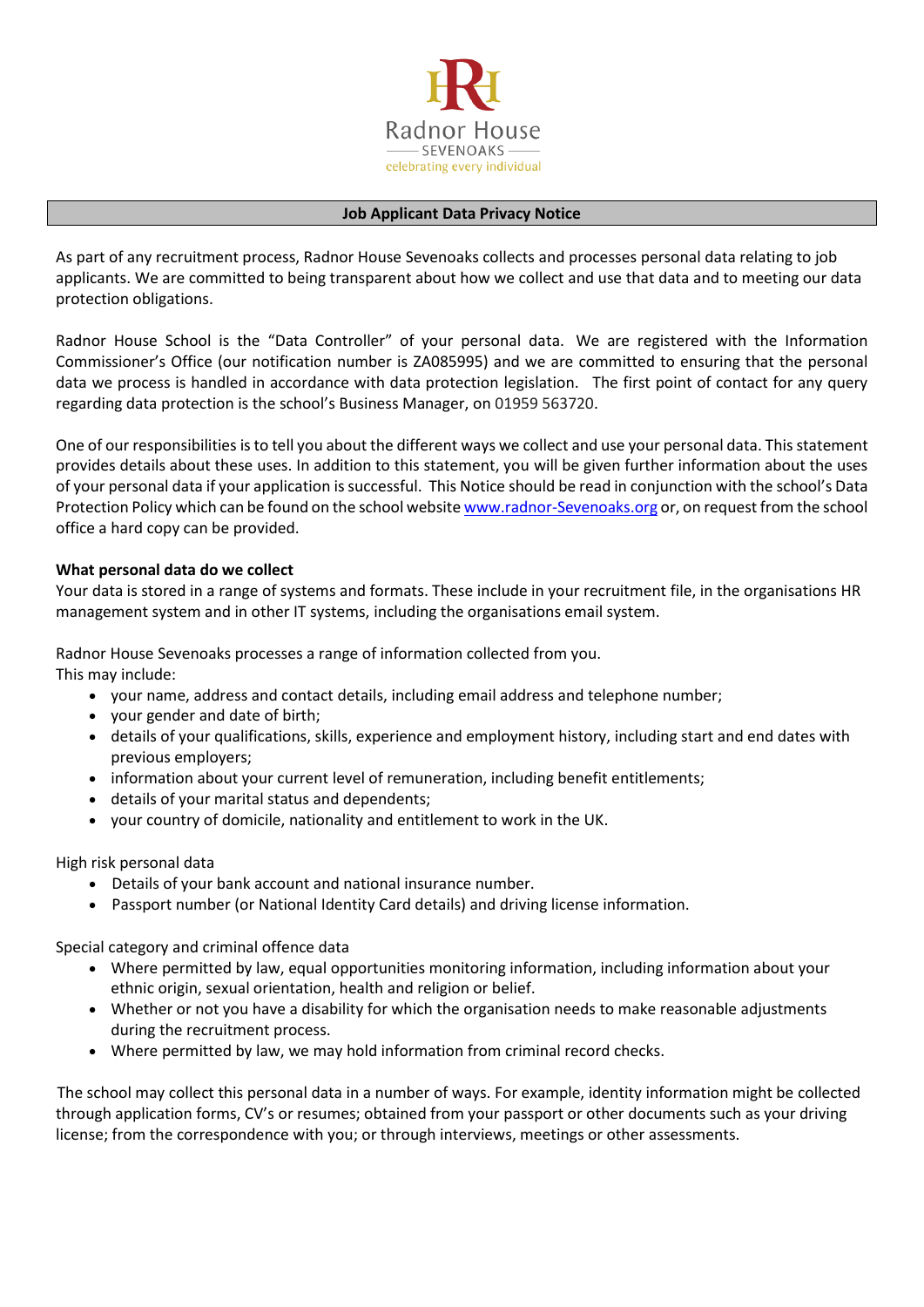Personal data provided by third parties

 The organisation will also collect personal data about you from third parties, such as references supplied by former employers, recruitment agencies.

# **Why do we process personal data?**

Processing data from job applicants allows us to manage the recruitment process, assess and confirm a candidate's suitability for employment and decide to whom to offer a job. In order to comply with data protection legislation (GDPR 2018, and DPA 2018), the school needs a lawful basis to process your personal data. We use the following lawful reasons to obtain and use your personal data.

# Consent

Radnor House Sevenoaks does not make use of Consent as a Lawful Basis to process personal data belonging to job applicants.

Contract

Radnor House Sevenoaks needs to process your personal data to take steps at your request, prior to entering into a potential employment contract with you.

Legal Obligation

In some cases, the organisation needs to process data to ensure that it is complying with its legal obligations. For example, it is required to check a successful applicant's eligibility to work in the UK before employment starts, and it is required to conduct several background checks in line with statutory safeguarding regulations.

Legitimate Interest

In other cases, the school has a legitimate interest in processing personal data during and after the end of the recruitment process., including:

- Running the recruitment processes;
- Responding to and defending against legal claims;
- Maintaining and promoting equal opportunities within the workplace.

# **How do we protect your data?**

We take the security of your data seriously. We have internal policies and controls in place to ensure that your data is not lost, accidentally destroyed, misused or disclosed, and is not accessed except by our employees in the performance of their duties.

Where we engage third parties to process personal data on our behalf, they do so on the basis of written instructions contained within a contract, are under a duty of confidentiality and are obliged to implement appropriate technical and organisational measures to ensure the security of data.

# **Who may have access to personal data**

Your information will be shared internally for the purposes of the recruitment exercise. This includes with members of the HR and recruitment team, interviewers involved in the recruitment process, managers in the business area with a vacancy, and IT staff if access to the data is necessary for the performance of their roles.

The school will not share your data with third parties, unless your application for employment is successful and it makes you an offer of employment. The school will then share your data with former employers to obtain references for you.

The school may share your personal data with third parties in order to, obtain pre-employment references from other employers, obtain employment background checks from third party providers and to obtain necessary criminal record checks. Any offer of employment the school gives, is conditional upon the receipt of these satisfactory references and other background checks.

### Processors

Radnor House Sevenoaks may share your personal data with third-party processors who provide services to the school. These services include: